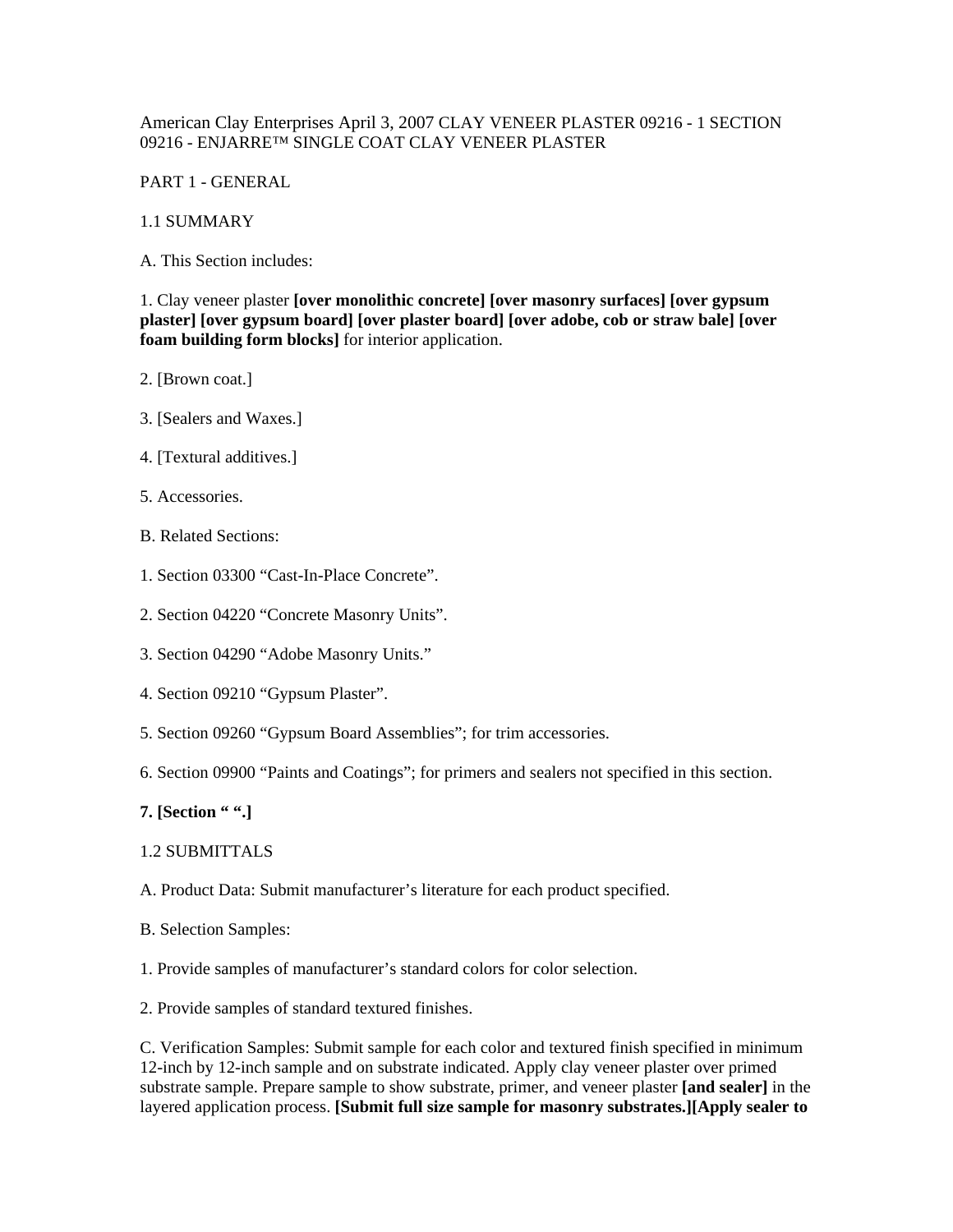**½ of each sample.]** In addition to verification of aesthetic qualities, the sample should also be used to demonstrate compatibility and application process.

D. Qualification Data: For qualified Installer.

E. LEED™ Submittals:

1. Credit MR Prerequisite (1 point) 1 Storage and Collection of Recyclables (all of Enjarre's packaging is 100% Recyclable **[Contact Manufacturer for Cotton Bag recycling program]** 

2. Credit MR 2.1 and 2.2 (1-2 Points) Construction Waste Management: Include approximate weight of clay veneer plaster to be recycled or donated in Contractor's Waste Management Plan.

3. Credit MR 4 Recycled Content: (1 point) Manufacturers' product data for clay veneer plaster indicating weighted post-industrial recycled content percentage.

4. Credit MR 5.1 and 5.2 (2 points possible) Regional Materials: **[500 mile radius of Albuquerque, NM]** Include clay veneer plaster in the calculations demonstrating that 20% minimum of building materials were manufactured within a 500 miles radius of the project site. Calculations include, cost, percentage of regional components, distance from project to manufacturer and total cost of all material for project.

5. Credit EQ 4.1 Low Emitting Materials: (one point) Manufacturers' product data for sealers, including printed statement of VOC content.

6. Credit EQ 4.2 Low Emitting Materials: (one point) Manufacturers' product data for clay veneer plaster and primer including printed statement of VOC content.

7. Credit ID 1: innovation in Design Surrounding your interior environment with clay that produces negative ions (when it interacts with humidity) will help to neutralize the electromagnetic effect created by appliances and synthetic plastics (latex) **[contact manufacturer for more information about this]**  American Clay Enterprises April 3, 2007 CLAY VENEER PLASTER 09216 - 2

### 1.3 QUALITY ASSURANCE

A. Installer Qualifications: An installer who is a Enjarre experienced applicator.

B. Finish Mockups: Apply mockups **[of at least 100 sq. ft. in surface area] [as shown on Drawings]** to demonstrate aesthetic effects and set qualities standards for materials and execution.

1. Apply mockups at location **[indicated on Drawings] [as directed by Architect]**.

2. Apply mockups for the following applications: Walls and Partitions. Ceilings.

3. Simulate finished lighting conditions for review of mockups.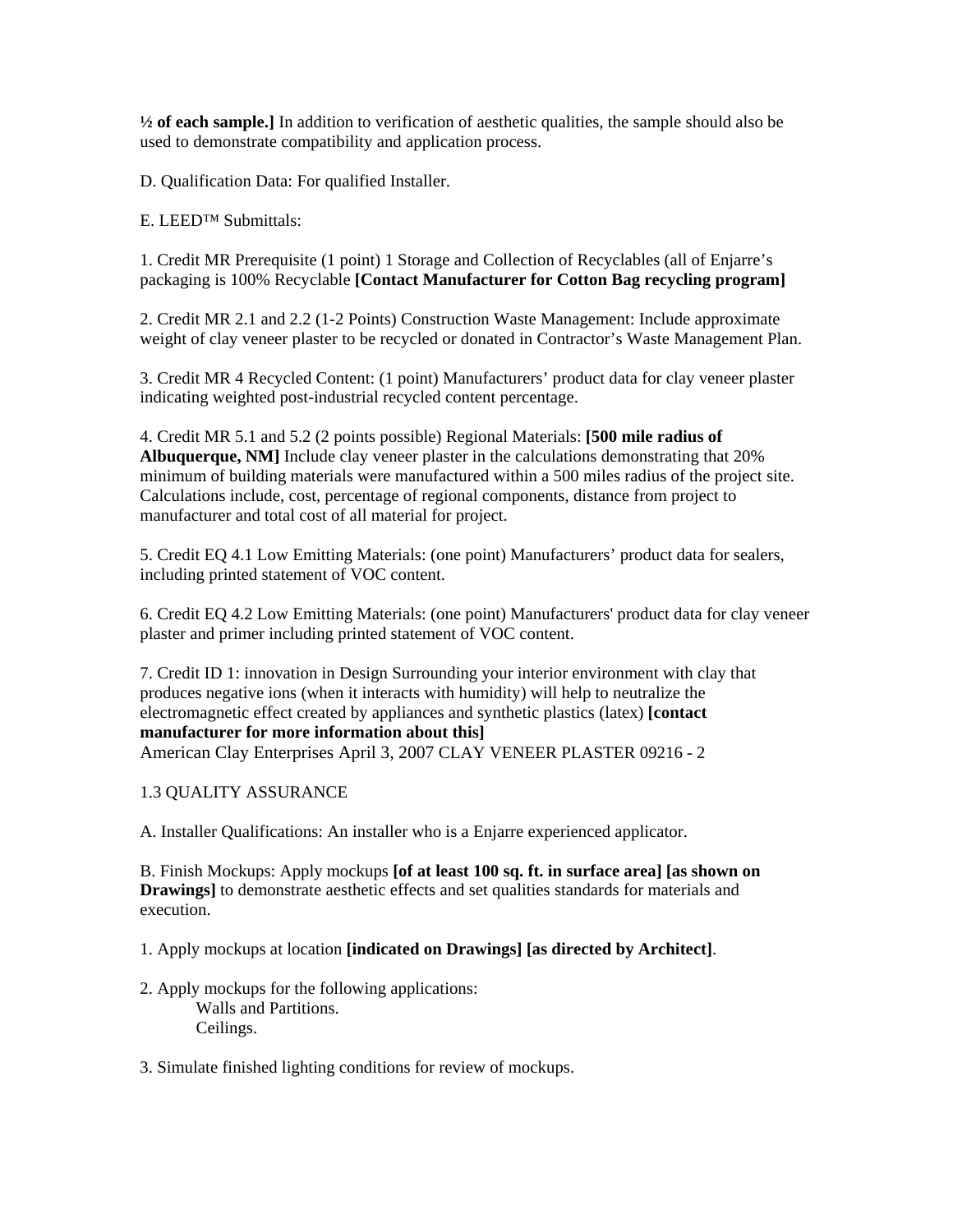4. Approved mockups may become part of the completed Work if undisturbed at time of Substantial Completion.

C. Fade Resistance: Color Pigments, ASTM D4303-03

D. Flame Spread: ASTM E-84.

E. Mold Resistance:

F. Permeability:

1.4 DELIVERY, STORAGE, AND HANDLING

A. Store materials in clearly marked containers in location not subject to direct moisture.

1. Clay veneer plaster mixed with ADD MIX: Store in cool location in container for not more than 10 days. After 10 days, dry mixture thoroughly on plastic sheet.

B. Cover mixed plaster during breaks to retain moisture.

C. Waste Management and Disposal: Surplus clay veneer plaster and clean clay veneer plaster may be used as touch-up materials and extra material for Owner. Clearly mark container as "waste recycled – clay veneer plaster". Wet clay veneer plaster should be dried thoroughly on plastic sheet and stored in clearly marked container.

### 1.5 PROJECT CONDITIONS

A. Room Temperature:

1. Maintain temperatures at not less than 50 degrees Fahrenheit or greater than 90 degrees Fahrenheit for at least 3 days before application of clay veneer plaster system[s], continuously during application, and for 3 days after completing application.

2. Bring materials into room 24 hours before mixing to acclimate them to ambient temperature.

B. Ventilation:

1. Distribute heat evenly; prevent concentrated or uneven heat on plaster.

2. Maintain relative humidity levels for prevailing ambient temperature that produces normal drying conditions. Humidity levels should be not more than 50% relative humidity. Use mechanical means to reduce humidity levels if necessary.

3. Ventilate building spaces in a manner that prevents drafts of air from contacting surfaces during plaster application.

4. Upon completion of plaster application, natural or mechanical ventilation may be utilized if specified temperature and humidity levels are maintained.

## 1.6 EXTRA MATERIALS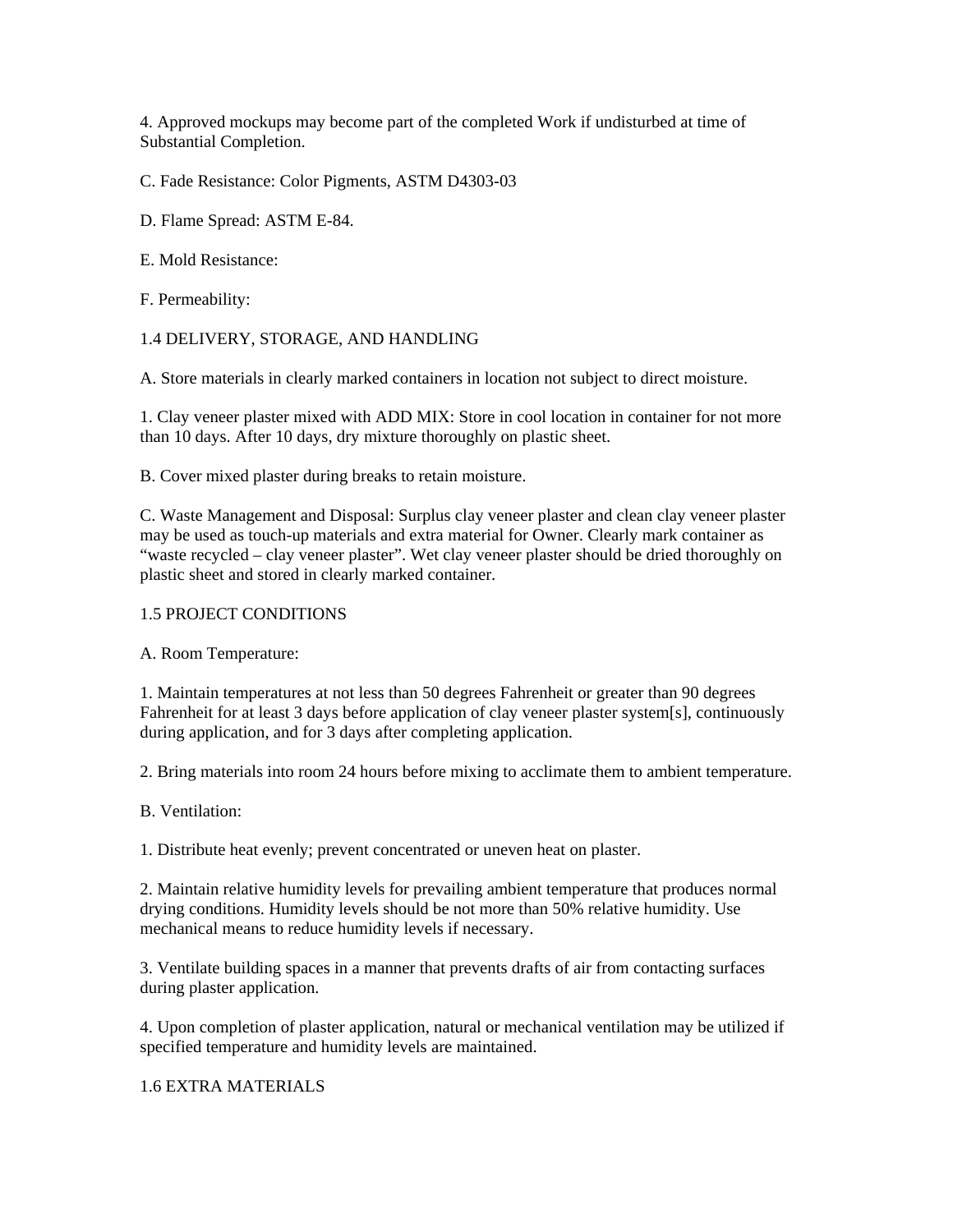Provide Owner with **[insert project requirement here]** percent of clay veneer plaster applied in each color and texture specified.

PART 2 - PRODUCTS

2.1 Enjarre ™ CLAY VENEER PLASTER

A. Enjarre™ Clay Veneer Plaster: Proprietary dry blend of clay, fine aggregates, and pigments.

1. Manufacturer: American Clay Enterprises; 8724 Alameda Park Drive NE suite F, Albuquerque, New Mexico 87102. (505) 243.5300 or (866-404-1634). First Coat: Enjarre™ Clay Veneer Plaster

2. Color**[s]** 

## **a. [Custom color to match Architect's sample.] (15,000 square ft. minimum)**

American Clay Enterprises April 3, 2007 CLAY VENEER PLASTER 09216 - 3

- **b. Calcite**
- **c. Dolostone**
- **d. Nickel**
- **e. Basalt**
- **f. Quartzite**
- **g. Topaz**
- **h. Agate**
- **i. Citrine**
- a. Finish **[second/upgrade]** Coat:
	- . **[American Clay Earth Plaster Loma; smooth finish.]**

. **[American Clay Earth Plaster Porcelina; Venetian plaster-like finish will need an intermediate coat of Loma.]** 

- . **[American Clay Earth Plaster Marittimo; seashell aggregate, faceted finish.]**
- . 3. Color additives in the following color**[s]**:
	- . **[Acacia.]**
	- . **[Austin Blush.]**
	- . **[Baton Rouge.]**
	- . **[Blue Field.]**
	- . **[Borrego Tan.]**
	- . **[Chacolatte.]**
	- . **[Chimayo.]**
	- . **[Cimarron.]**
	- . **[Colorado Red.]**
	- . **[Dakota Red.]**
	- . **[Guadalupe Dunes.]**
	- . **[Fairfield Green.]**
	- . **[Havasu.]**
	- . **[Jasper.]**
	- . **[Kentucky Moon.]**
	- . **[Lake Tahoe.]**
	- . **[Moab Red.]**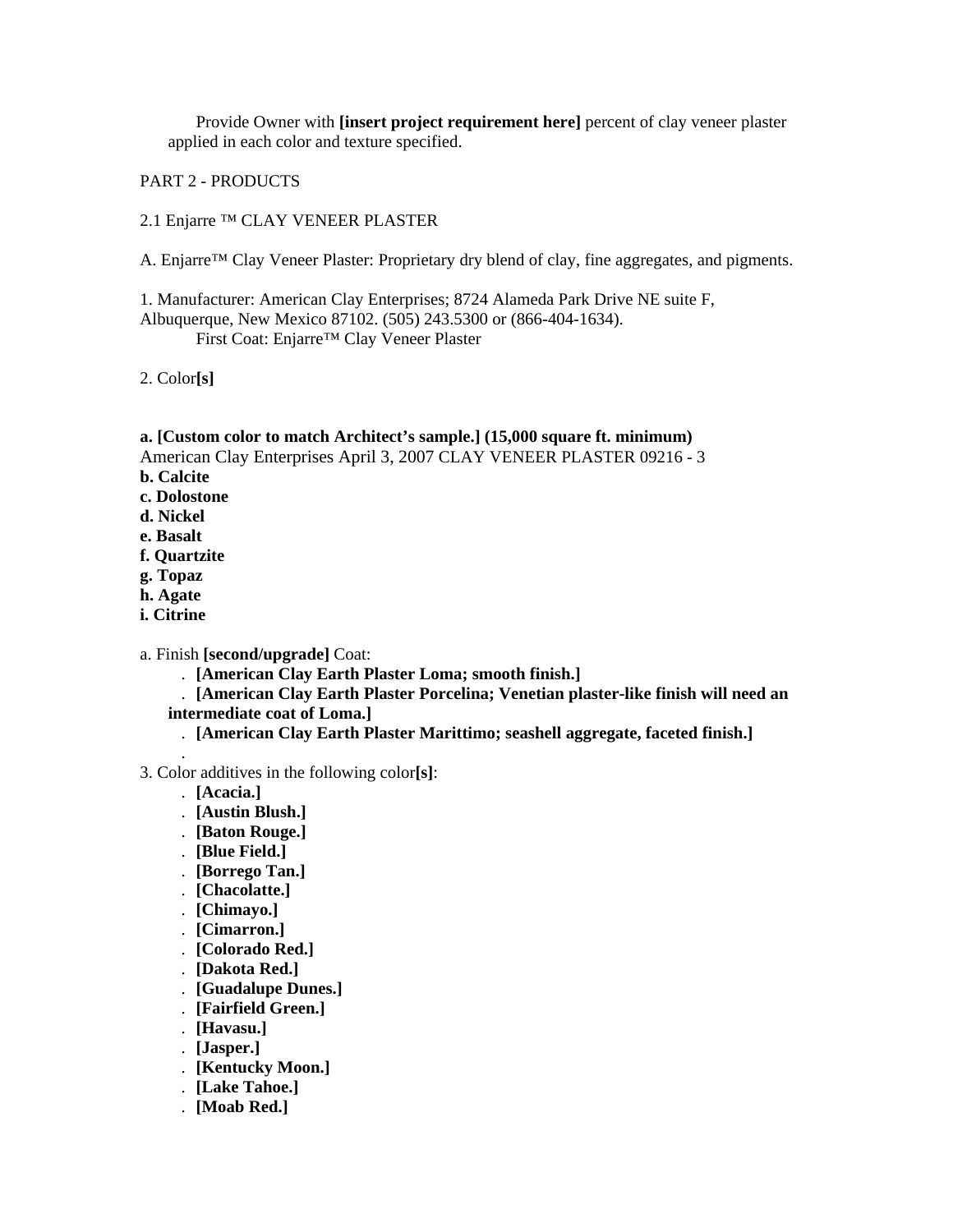- . **[Mojave.]**
- . **[Nantucket Sand.]**
- . **[Napa Olive.]**
- . **[Osage.]**
- . **[Powder River.]**
- . **[Rio Grande Pecan.]**
- . **[Sanibel Sunset.]**
- . **[Santa Fe Tan.]**
- . **[Savannah Moss.]**
- . **. [Snake River.]**
- . **. [Socorro Clay.]**
- . **[Sugarloaf White accent.]**
- . **[Sulphur Spring.]**
- . **[Taos.]**
- . **[Tucson Gold.]**
- . **[Verde Valley.]**
- . **[Wild Horse Smoke.]**
- . **[Amber Grain accent.]**
- . **[Bryce Canyon accent.]**
- . **[Chesapeake Bay accent.]**
- . **[Georgia Clay accent.]**
- . **[Maunaloa accent.]**
- . **[Painted Desert accent.]**
- . **[Palomino Valley.]**
- 4. Properties:
	- Fire-resistant: Non-combustible. Non-toxic, non-chemical materials. Fade resistant. Mold resistant. Dust resistant. Non-dusting. Breathable. Paintable and stainable.
- 5. Aggregate: Calcium carbonate, Mica
- 6. Color Pigment: Natural oxides and Mineral pigments.
- . Recycled Content by Weight: 72% post-industrial.
- . Water: Potable water.

## 2.2 PRIMER[S]

A. Textured Primer: American Clay "Sanded Primer" **[or "Sanded Primer Elite"]**.

1. VOC content: 0.44 grams per liter.

B. Water-borne primer acceptable to clay veneer plaster manufacturer to be used where indicated in Systems below.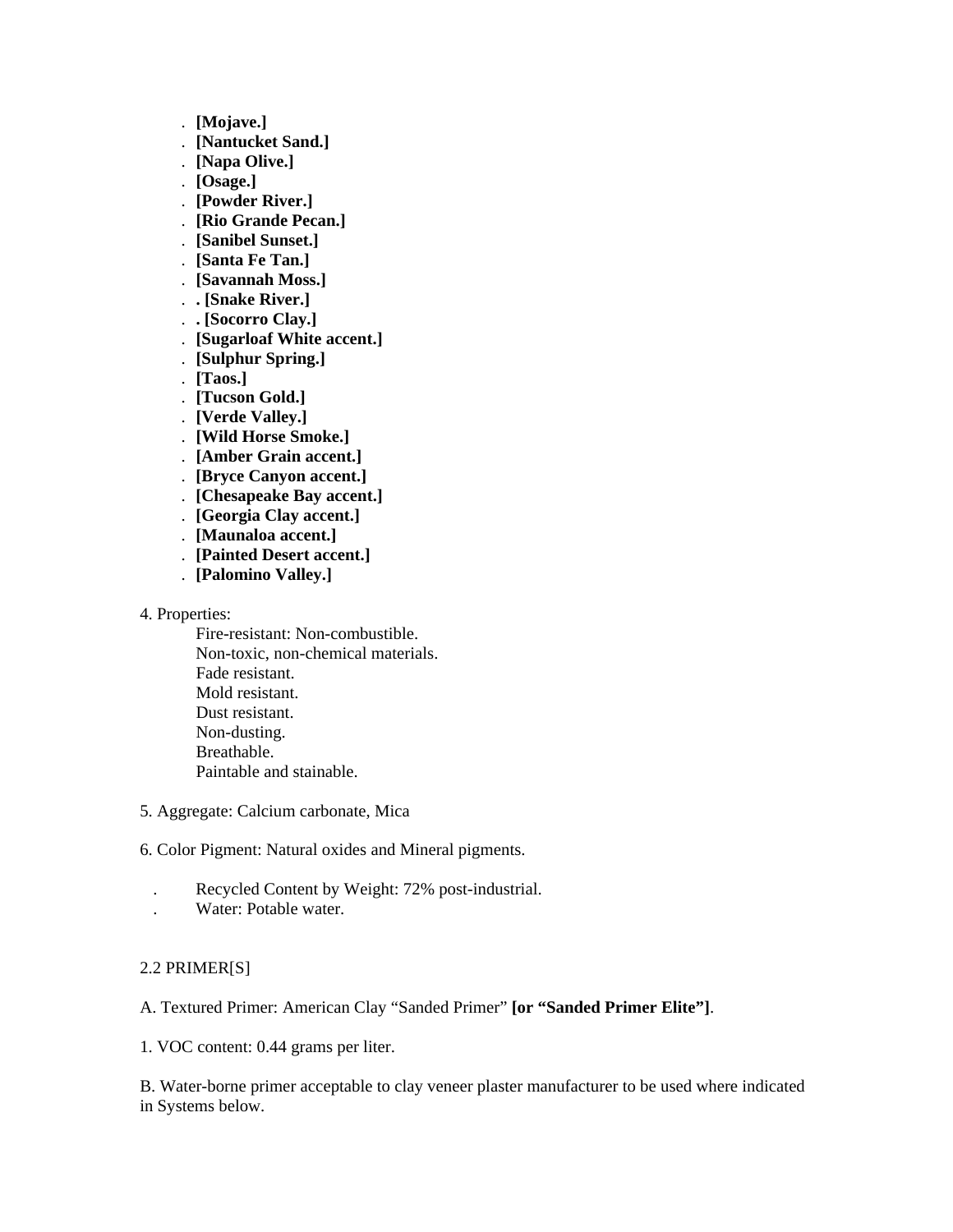## 2.3 BROWN COAT(S)

- . **[Fibered cementitious brown coat.]**
- . **[Lime-plaster brown coat.**]
- . **[Site-based mud plaster brown coat.]**
- . **[Gypsum plaster brown coat with American Clay "Sanded Primer Elite."]**

### . 2.4 SEALERS AND WAXES

A. General:

1. VOC content must meet or exceed the VOC and chemical component limits of Green Seal requirements.

- 2. Sealer must be compatible with clay veneer plaster.
- **B. [Acrylic Masonry Sealer:**
- **1. American Clay Earth Plaster Sealer / Gloss Sealer**
- **2. AFM Safecoat "Watershield" or "Mexi-seal".**
- **3. or equal product.]**
- **C. [Wax: Furniture or paste wax.**
- **1. Bioshield "Floor and Furniture Hardwax."**
- **2. or equal product.]**
- **D. [Oil:**
- **1. AFM "Natural Clear Penetrating Oil."**
- **2. Bioshield "Penetrating Sealer."**
- **3. or equal product.]**
- **E. [Liquid Potassium or "Water Glass":**
- **1. AFM Safecoat "Penetrating WaterStop".**
- **2. Anco Industries Inc. "Stucco Cure".**
- **3. or equal product.]**
- 2.5 JOINT REINFORCING MATERIALS
- . Trim Accessories: As specified in Section 09260 "Gypsum Board Assemblies."
- . Filler: Multi-purpose joint compound.

American Clay Enterprises April 3, 2007 CLAY VENEER PLASTER 09216 - 5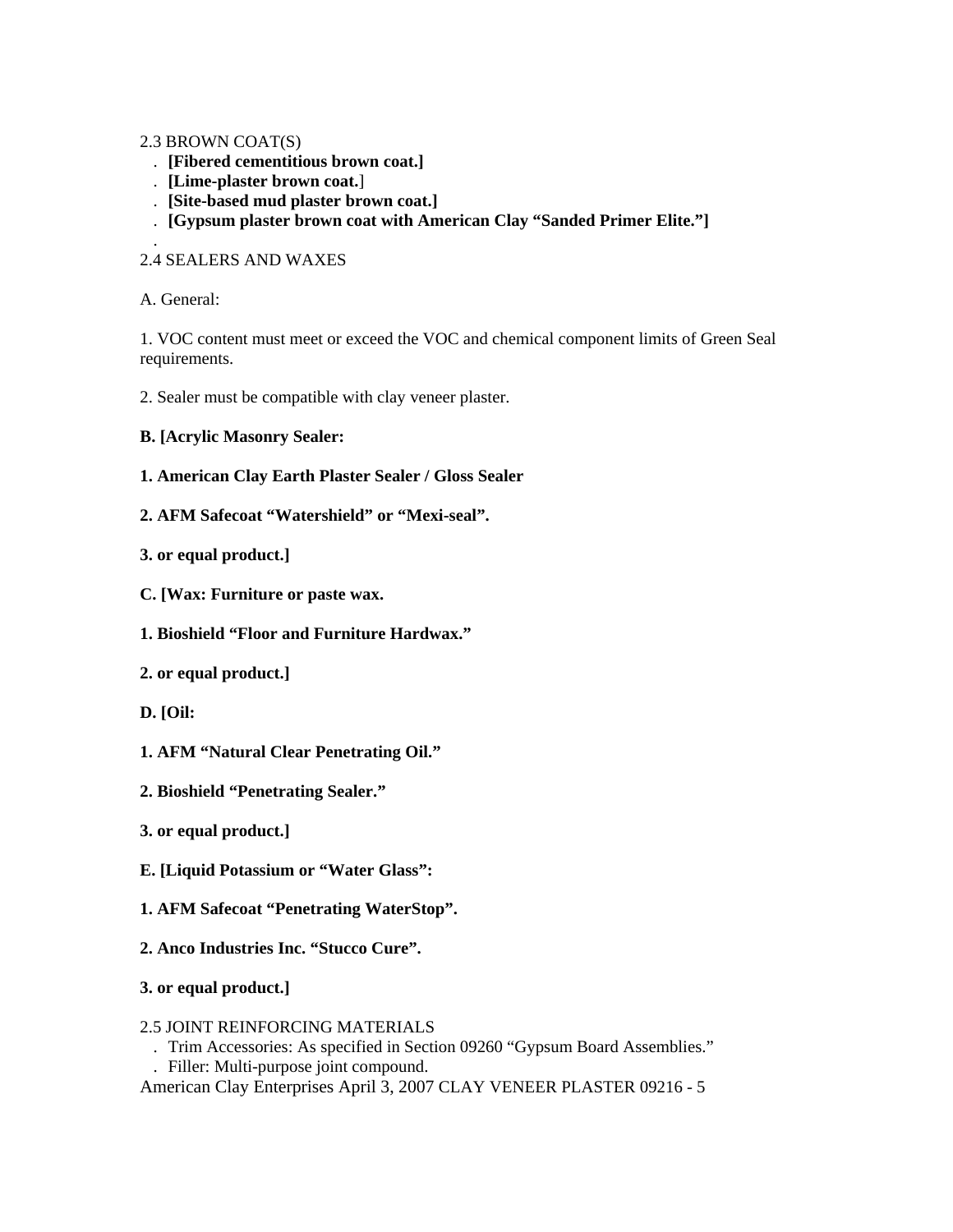## PART 3 - EXECUTION

## 3.1 EXAMINATION

. m that substrate is ready to accept primer and clay veneer plaster finish. Surfaces should be dry and free of dust. Correct substrate conditions prior to clay veneer plaster application process.

## 3.2 PREPARATION

.

.

.

. . A. General Preparation for all substrate categories:

1. Scrape off loose or flaking paint or other surface material until a well-bonded surface is exposed.

2. Knock down high points or protrusions of more than 1/16 inch with a wide putty knife, scraper or drywall sanding screen.

3. Clean and fill any mortar joints and depressions deeper than 1/16 inch with a filler that bonds to the substrate, leveling them with the surface.

4. Lightly sand any high gloss or glossy sealed surface with 150 grit sandpaper to provide a "tooth" for the primer.

. Test existing paint for lead content prior to sanding. If paint contains lead, follow OSHA procedures.

5. Remove any dust with a vacuum or clean with 10% water based sealer 90% water.

6. Clean surfaces to remove dirt, grease, oil, and other foreign matter and deposits that could impair bond with plaster.

. Wash sooty or greasy surfaces with a Tri-Sodium Phosphate (TSP) or equal paint preparation cleaner.

7. Allow surface to dry.

8. Mask adjacent surfaces with painter's tape. Leave tape 1/16-1/8" inch from edge of plaster surface area so that the tape will pull off cleanly.

## 3.3 GENERAL APPLICATION

## **A. Application total thickness:**

### **1. Enjarre™ Clay Veneer Plaster**

- . 1 coat: 1/16 inch (thickness of two credit cards) to a maximum thickness of 1/4 inch.
- . **[2 coats: 1/8 inch to a maximum thickness of 1/2 inch].**

. **[3 coats: [3/16 inch to a maximum thickness of 3/4] inch.]** 

## 3.4 TRIM ACCESSORY AND JOINT REINFORCEMENT INSTALLATION

A. Joint Reinforcement: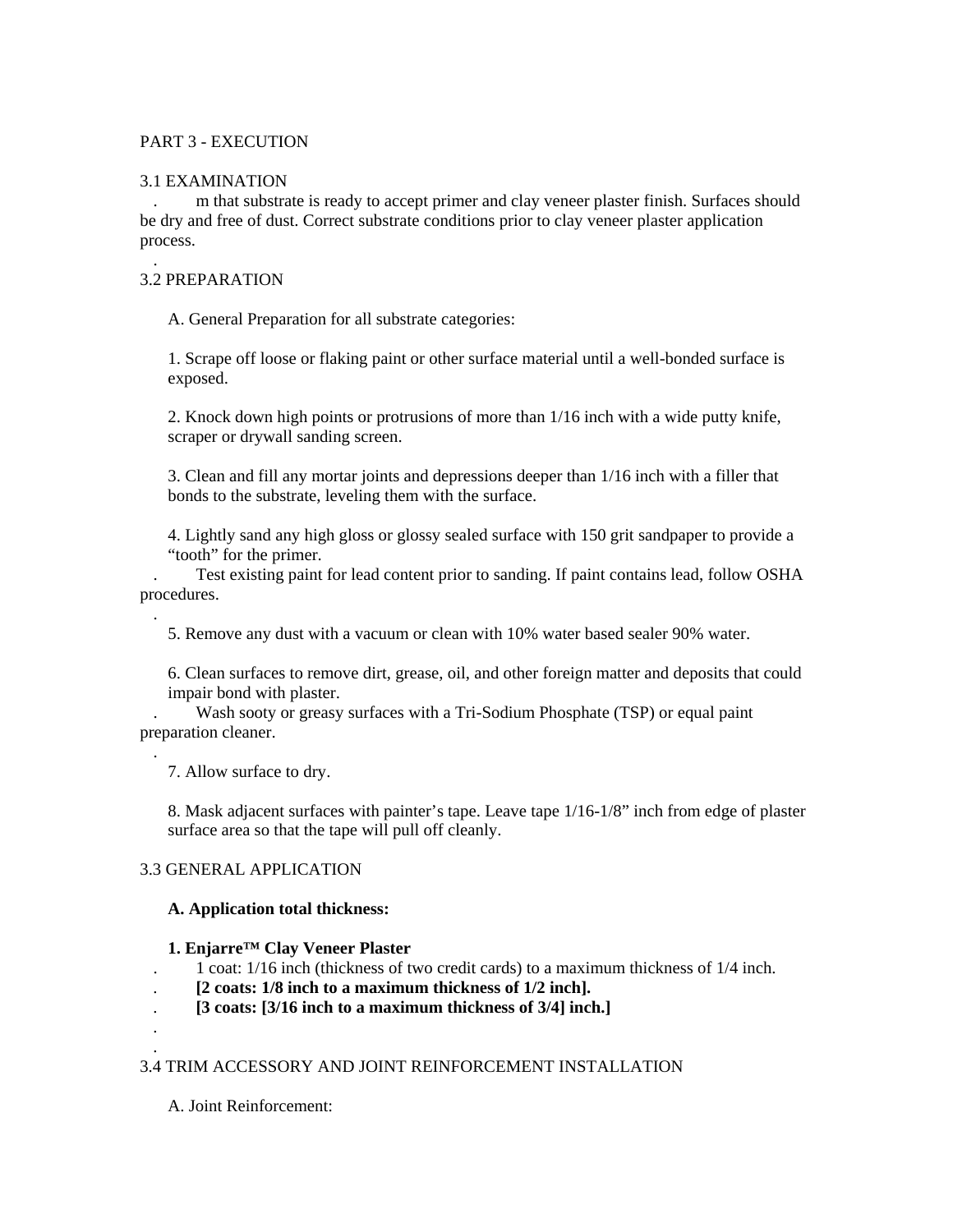- 1. Tape and bed: Level 1 **[Level 2 for Ceilings]**., Gypsum Association GA-214
- 2. Corner Bead: Prime with two coats of sanded primer.
- 3. Joints or repairs must be completely dry prior to plaster application.

### 3.5 PRIMER APPLICATION

- . Apply primer and allow application to dry prior to clay plaster veneer application.
- . **[Double prime outside corners.]**
- . Brush primer along edges (outside corners) of wall,.
- . Let primer dry for 3 hours or until sand "bites back" when hand is rubbed against wall.
- . Brush a second coat of primer over exterior corners which are more vulnerable to nicks and dings.
	- . Finished corners should have slight radius.

### . 3.6 MIXING CLAY VENEER PLASTER - GENERAL

. Prior to adding water **[and ADD MIX]**, loosely mix dry clay plaster to even the mix after settling during shipping.

. Add plaster to water **[ADD MIX and WATER Solution]** and evenly mix.

. Allow plaster to stand for a minimum of 30 minutes before use. Clay mixture can be mixed 24 hours before application and will remain workable as long as the mixture remains wet. American Clay Enterprises April 3, 2007 CLAY VENEER PLASTER 09216 - 6

If thickening occurs or mixture has completely dried: Add water to bring mixture to a workable consistency. . Mixture consistency should resemble conventional lime and gypsum plasters.

## 3.7 CLAY VENEER PLASTER GENERAL APPLICATION

. Do not apply clay veneer plaster on damp surfaces.

 . Apply clay plaster coat and allow it to completely dry, typically 2 to 8 hours. Apply with desired texture indicated in Finish Schedule and allow to dry.

 . If necessary, apply an additional coat to achieve an extremely smooth surface or to hide drywall screws and other surface blemishes. Previous coats should be completely dry and shrinkage complete prior to application of the next coat.

 . For each plaster coat, finish complete walls, panels or ceilings in one operation to avoid the effects of possible variation in color.

 . Lay out on plastic sheet leftover material that remains wet longer than 10 days and allow it to dry completely prior to reuse.

## 3.8 SPRAY METHOD - GENERAL

. Mix plaster to consistency required for spray system.

 . Spray mixture for even coverage. Immediately trowel to spread mixture to a consistent thickness.

. Allow coat to dry.

.

.

- . Lightly mist surface to allow for more working time.
- . Let the surface dry.
- . Compress the surface.

## 3.9 FINISHING/TEXTURING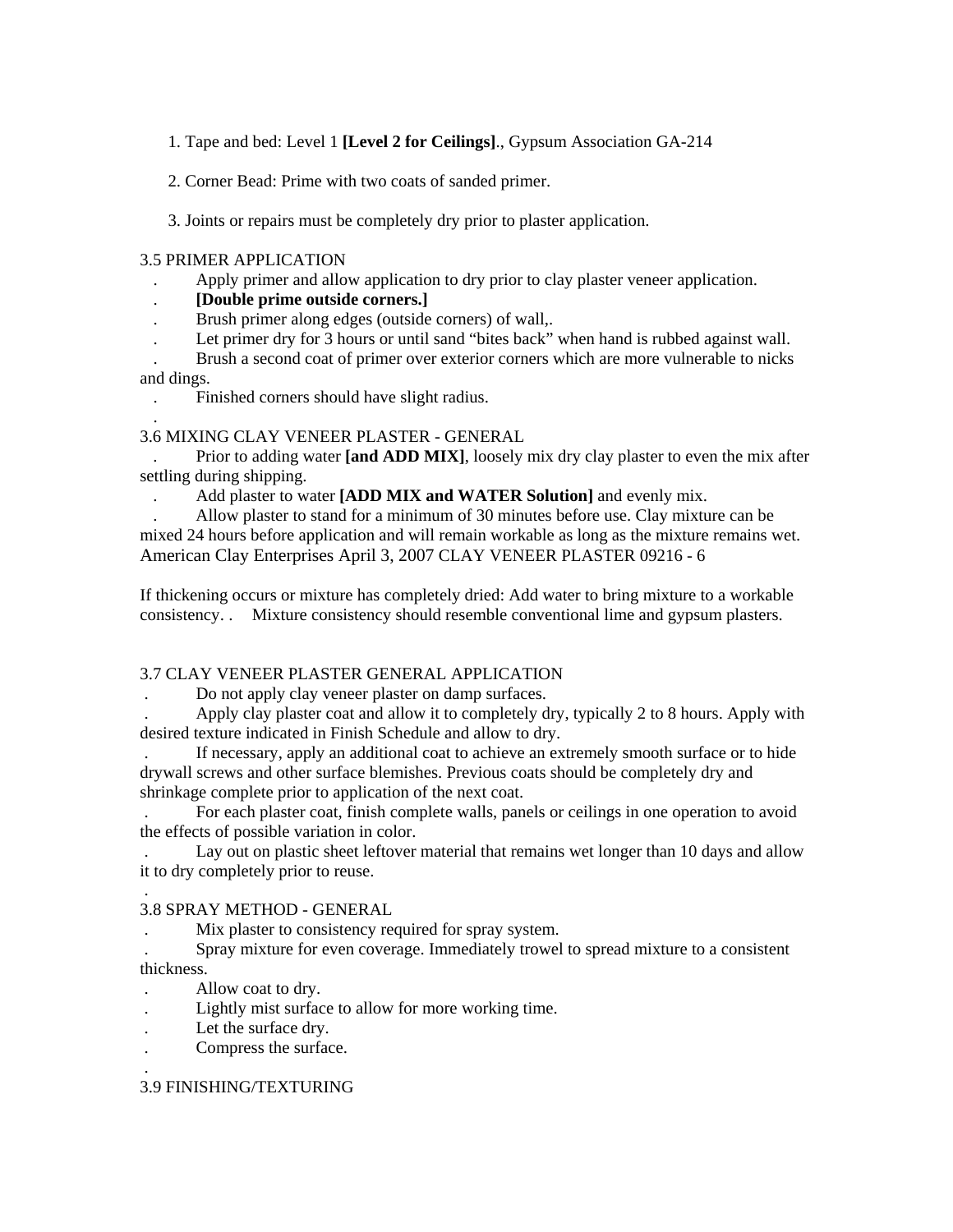A. Trowel,(harder and smoother finish): Matte Finish

1. The surface should be dry to the touch and is set enough that a finger pressed into the surface no longer leaves an impression, trowel the plaster surface adding small amounts of water when necessary to smooth and harden the surface.

B. Sponge (harder and rougher finish): Sand Finish

1. When second coat is leather hard (damp but no longer tacky), rub the plaster surface with a dry tile sponge, moving in a circular motion. Sand will rise to the surface.

2. After the surface dries, rework the surface with a barely damp sponge using a circular motion. This will remove most of the loose sand from the surface, compress the wall and eve out color variations.

C. Clay Veneer Plaster Finish: [Smooth-troweled finish, unless otherwise indicated] [Textured finish matching sample and approved mockups].

1. Begin finish when final veneer coat is set or dry. The clay veneer plaster should be resistant to light press of finger but does not leave an impression. If the surface has dried, wet the surface with water using a hand pump sprayer and rework the surface as required.

2. To prevent surface cracking, do not over-work or use excess water.

3. [Blended Mottled Color: Apply two colors at the same time during application. The colors will blend evening together. Finish to desired texture.]

4. [Distinct Mottled Color: Apply main color as first coat. When the second coat has set but still damp, wet trowel and sprinkle dry material for second color on the trowel. Trowel to desired effect.]

5. [Smooth Finish: Continue to lightly wet final veneer coat with water and trowel smooth with stainless steel or plastic trowel.]

6. [Skip Trowel: Allow the first coat to completely dry. Mist and apply the second coat, allowing the first coat to be visible in the pattern specified. Smooth the second coat as it sets and trowel to a smooth texture.]

7. [Textured Patterns: Apply a standard coat. While this coat is still workable, use the appropriate texture tool to achieve selected finish. Texture tools include brush, tile trowel, float, stick, hand or any implement that give the texture and pattern selected. After textured area has dried, mist and wipe with a damp sponge to

American Clay Enterprises April 3, 2007 CLAY VENEER PLASTER 09216 - 7 compress the surface and eliminate loose pieces of clay veneer plaster. [For extremely coarse, deep textures, apply a stabilizing sealer after the plaster has dried.]

8. Allow veneer plaster to dry completely, a minimum of 12 hours prior to applying sealer.

9. Where clay veneer plaster abuts metal doorframes, windows, and other units in veneer plaster, groove finish coat to eliminate spalling. Calk exposed edges.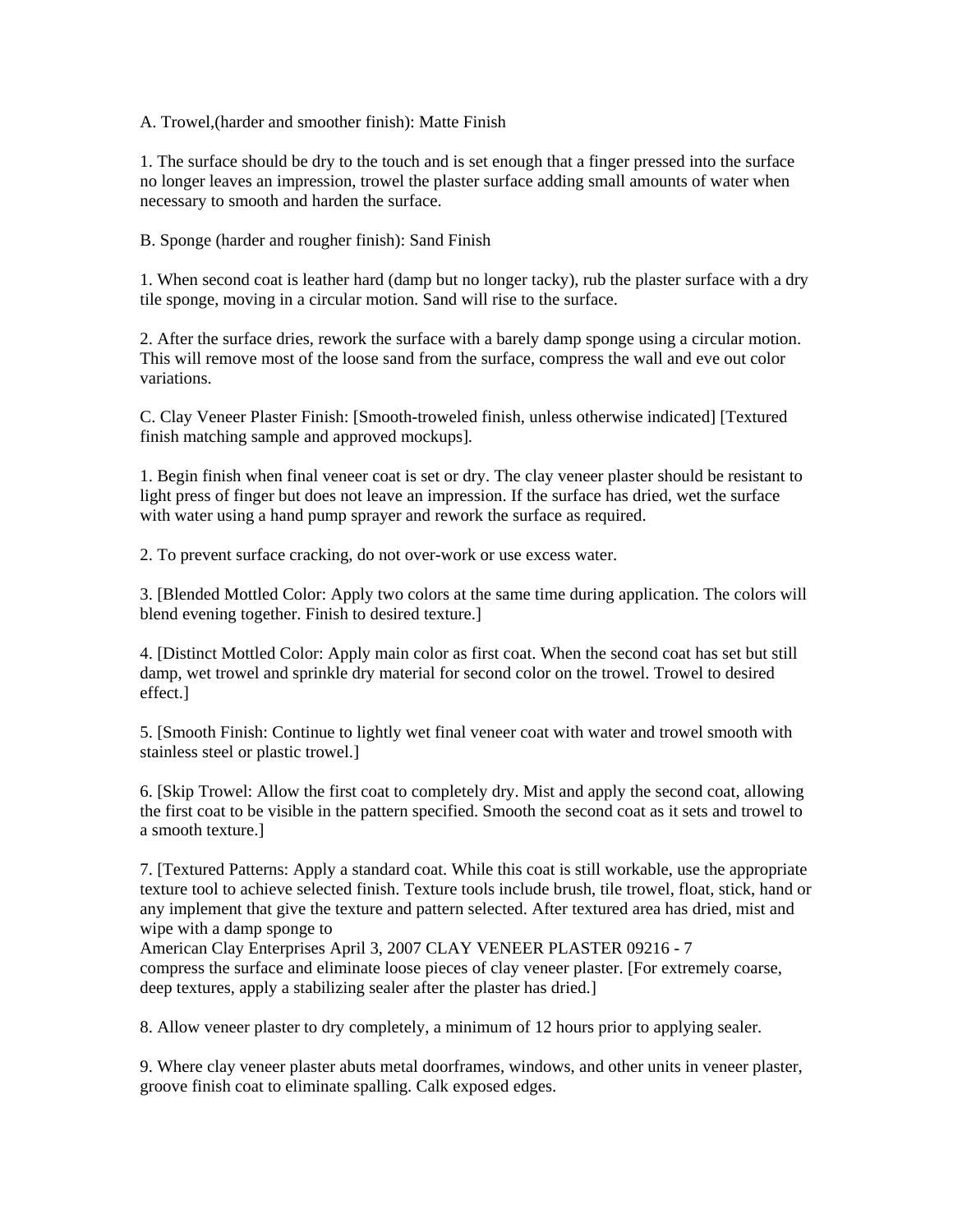## 3.10 COMPRESSING THE FINISH COAT

A. Compress second plaster coat using either of the following methods:'

- 1. Trowel,(harder and smoother finish): Matte Finish
	- Lightly mist surface so that it is evenly damp and no water is running down the wall.
	- . Re-trowel surface.
- . 2. Sponge (harder and rougher finish): Sand Finish
	- . Press lightly in areas that are more damp.
	- . Sweep with brush or vacuum remaining sand from the surface after the surface dries.
- . B. Category I, [Painted or Sealed Surfaces][Slick Surfaces][Gypsum Plasters]:
- 1. Preparation
	- . General preparation.

. 2. Application:

- . 1st coat: Enjarre
- . Texture: See Finish Schedule at end of Section.
- . Compression.
- . After 14 days, brush or broom walls to remove any loose sand.

. C. Category II, [New Drywall][New Blueboard][Unsealed Joint Compound]:

- 1. Preparation
	- . General preparation.

. Tape and mud Drywall and Blueboard seams; Level 1 [Level 2 for Ceilings] Prime: Sanded primer elite on outside corners two (2) coats.

### . 2. Application:

- . 1st coat: Enjarre.
- . Texture: See Finish Schedule at end of Section.
- . Compression.
- . After 14 days, brush or broom walls to remove any loose sand.

# .

D.

E. Category III, [Unfinished Adobe, Cob or Rammed Earth][Rastra R or Perform Wall TM][Foam Building Form Blocks]][Sealed, Painted and Unsealed Brick or Concrete Block][Aerated Autoclaved Concrete Blocks][Unsealed Monolithic Concrete]: [Unsealed Mud Plaster] [Unsealed Lime Plaster] [Unsealed Porous Stone]: 2 coat system.

## 1. Preparation:

. General Preparation.

. 2. Application:

- . 1st coat: Enjarre™.
- . 2nd coat: [Enjarre™ when necessary to achieve desired texture]
- . Compression.
- . Texture: See Finish Schedule at end of Section.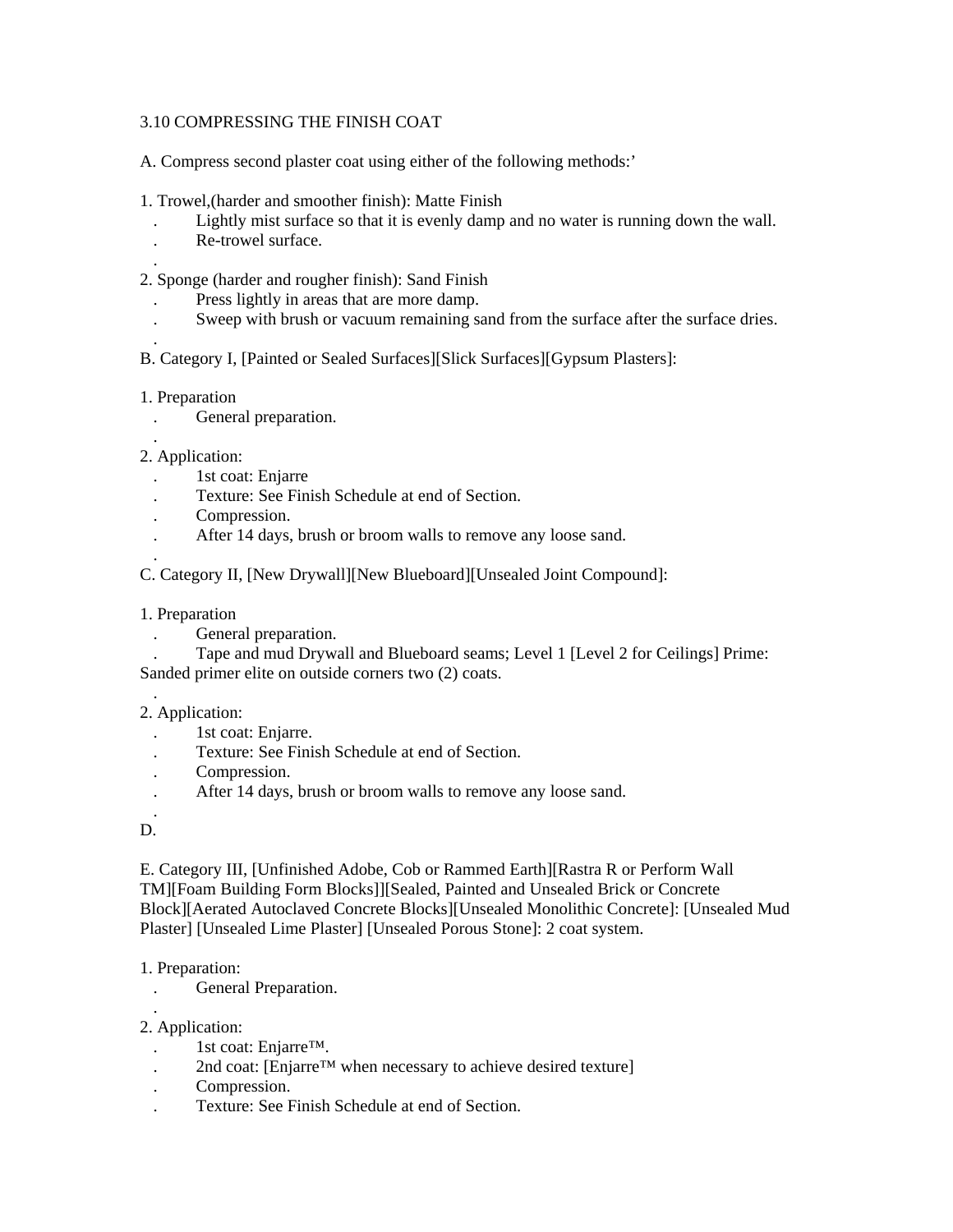. After 14 days, brush or broom walls to remove any loose sand.

F. Category IV, Walls with a Combination of Materials: 1 to 4 coat system.

1. Preparation:

.

American Clay Enterprises April 3, 2007 CLAY VENEER PLASTER 09216 - 8

. Even out suction rates with a water-borne primer first, then re-check wall preparation needs.

2. Application:

- . 1st coat: Enjarre.
- 2nd coat: [Enjarre™ when necessary to achieve desired texture]
- . Compression.
- . Texture: See Finish Schedule at end of Section.
- . After 14 days, brush or broom walls to remove any loose sand.

### 3.11 SEALER

.

A. Sealer: Apply 1-2 coats at [kitchen] [bathroom] [shower] [damp] areas [indicated on Drawings].

1. [Wax Seal: Apply wax directly to the surface with a rag and work into the surface.]

2. [Oil Sealer: Brush or rag-apply in accordance with sealer manufacturer's instructions for porous substrates.]

3. [Acrylic Masonry Sealer: Spray-apply in accordance with sealer manufacturer's instructions for porous substrates.]

4. [Liquid Potassium or "Water Glass": Spray-apply in accordance with sealer manufacturer's instructions for porous substrates.]

### 3.12 CLEANING

. Unsealed Clay Veneer Plaster: Clean with barely damp sponge and water. Do not use cleansers.

. ealed Clay Veneer Plaster: Clean with damp sponge and water. Do not use cleansers.

#### . 3.13 PROTECTION

. Protect wall [and ceiling] finish from construction damage. Repair damage, remove protection, and clean prior to Substantial Completion.

## 3.14 REPAIR AND MAINTENANCE

A. Touch-Up:

.

1. Clay Veneer Plaster Layer: If veneer plaster is still evident underneath affected area, lightly wet the area with a sponge and water.

2. Bonding Failure: If patch is necessary due to a lack of bonding agent on the substrate, apply more primer and then apply the clay veneer plaster. After the veneer plaster has set, use a sponge along the build seam between the patch and original material. Blend the seam with a circular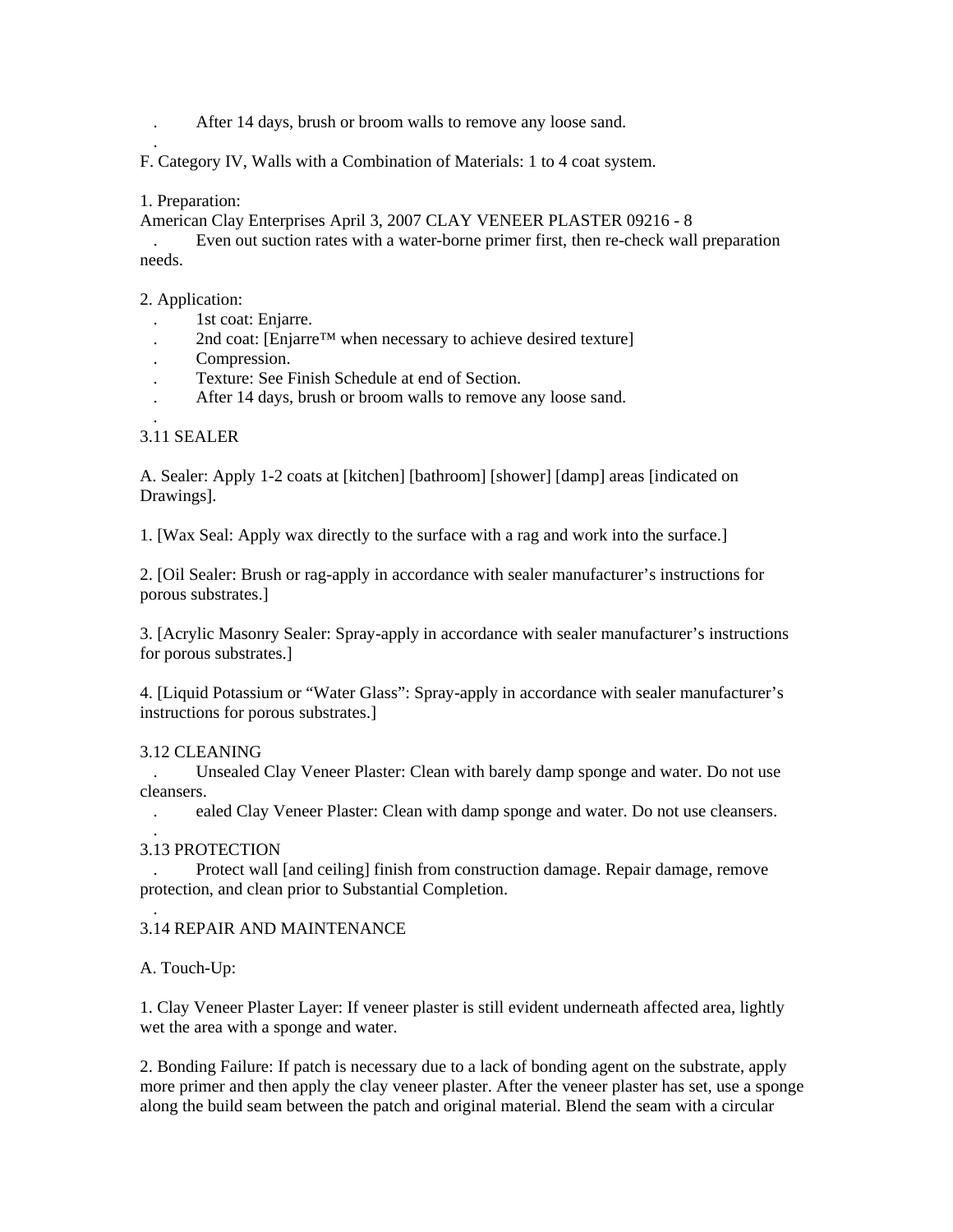motion. Smooth the seam with the appropriate tool for the final surface desired and allow patch to dry. If during the smoothing process, there are sponge marks (light streaky areas), use a very damp sponge to remove the streaks.

3. Cracks larger than 1/16 inch: Create a barrier between the crack and patch to keep the crack from translating to the surface. Remove veneer plaster down to the substrate and repair crack. Prime the repaired area as required and complete the repair as indicated above.

B. Maintenance:

1. Lightly wipe with a clean damp sponge or cloth to remove surface stains and marks. Do not use harsh cleaners or abrasive cloths.

2. Surface Cracks: Mist area with vinegar water (1 to 4 ratio of vinegar to water). Smooth with sponge or trowel.

3. Settling Cracks or Mars Larger than 1/16 inch: Fill with new material as specified in "Touch-Up" article above.

3.15 SCHEDULE

A. Location:

1. System: Enjarre

2. Color:

3. Finishes:

- . [Smooth.]
- . [Textured.]
- [Smooth and textured.]

American Clay Enterprises April 3, 2007 CLAY VENEER PLASTER 09216 - 9

- . [Blended mottled color.]
- . [Distinct mottled color.]
- [Skip-Trowel.]
- [Match Architect's sample.]

 . 4. Sealer:

B. Location:

1. System: Enjarre [American Clay finish coat upgrade]

## 2. Color:

3. Finishes:

- . [Smooth.]
- [Textured.]
- [Smooth and textured.]
- . [Blended mottled color.]
- [Distinct mottled color.]